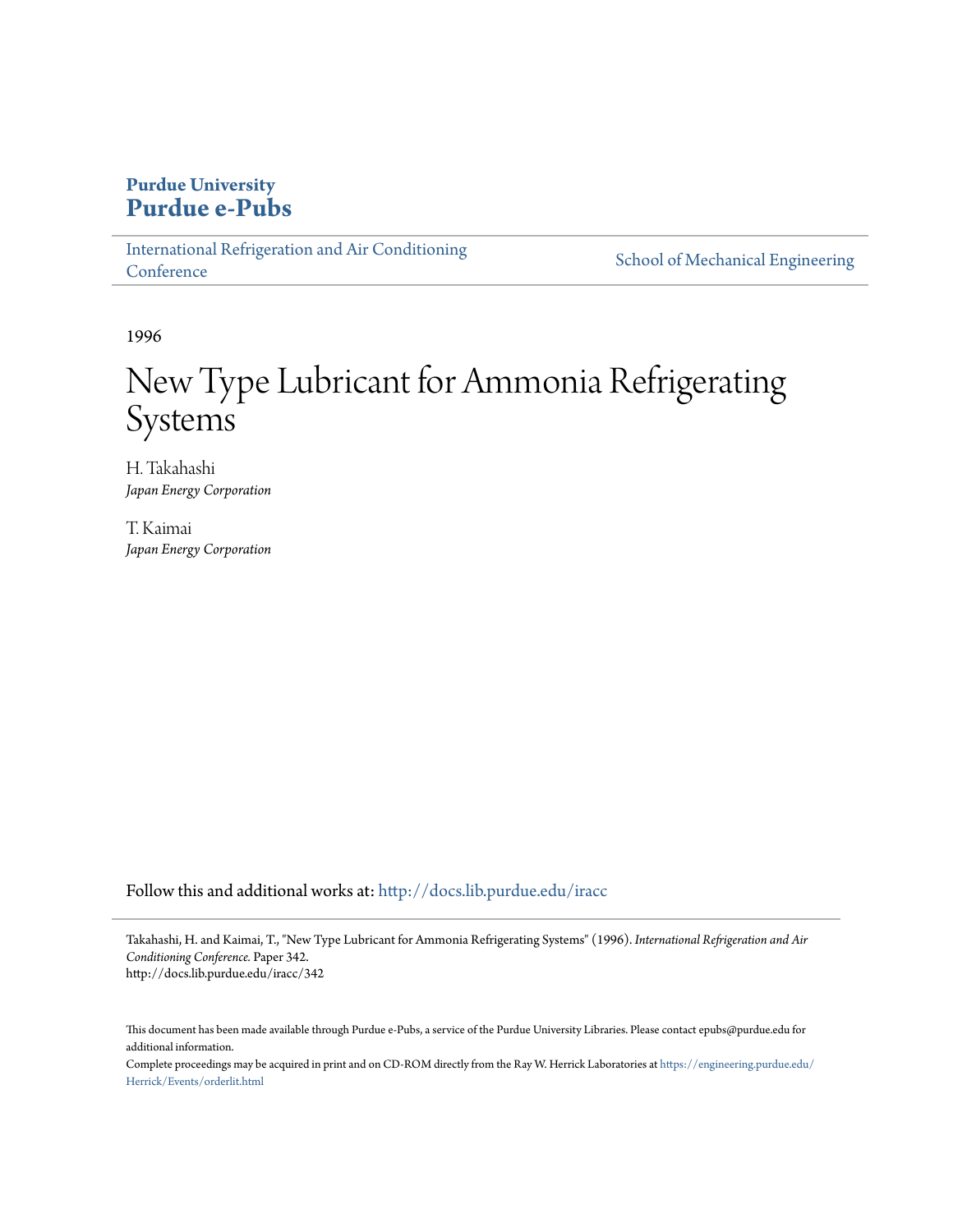# NEW TYPE LUBRICANT FOR AMMONIA REFRIGERATING SYSTEMS

Hitoshi Takahashi and Takashi Kaimai Petroleum Products Laboratory Japan Energy Corporation

#### ABSTRACT

New lubricant which can dissolve with ammonia refrigerant was developed. PAG based oil was found to be dissolved with ammonia and to have fine stability. It contributes to realize maintenancefree refrigerating system because oil returning are possible. It also helps to reduce refrigerant amount because of improvement of thermal conductivity. Ammonia refrigerant will be focused more as an alternative for HCFCs.

#### INTRODUCTION

Ammonia is known as high efficient refrigerant,<sup>1)</sup> and now, it is focused again because of its environmental safety properties, ODP-free and GWP-free. But, ammonia has several unfavorable properties, such as smell, toxicity, flammability, corrosivity, and so on. The most unfavorable property on the view of operating ammonia refrigeration systems is immiscibility with mineral oil.

Immiscible oil has possibility to be left inside a evaporator and reduces the efficiency. Once oil is discharged with refrigerant, It could hardly return to a compressor, then the compressor with few oil will result in failure. To prevent these troubles, refrigeration equipment needs an oil separator, interval oil removal from the evaporator inside and oil replenishment into the compressor. For the spread of wide applications including alternation of HCFCs with ammonia refrigerant, it is indispensable to realize a compact, maintenance-free and direct evaporation system. And development of new oil which has miscibility with ammonia refrigerant will realize a such new easy-operation refrigerating system with environmental-friendly refrigerant.

# INVESTIGATION OF MISCIBLE LUBRICANT

### Search for Miscible Base Oil

The first step to develop new miscible refrigerating oil was finding out miscible base oil. In this investigation, It was very useful that know-hows which were found out in the investigation to develop new refrigerating oil for HFC refrigerants. HFCs also do not dissolve with mineral oil. This phenomenon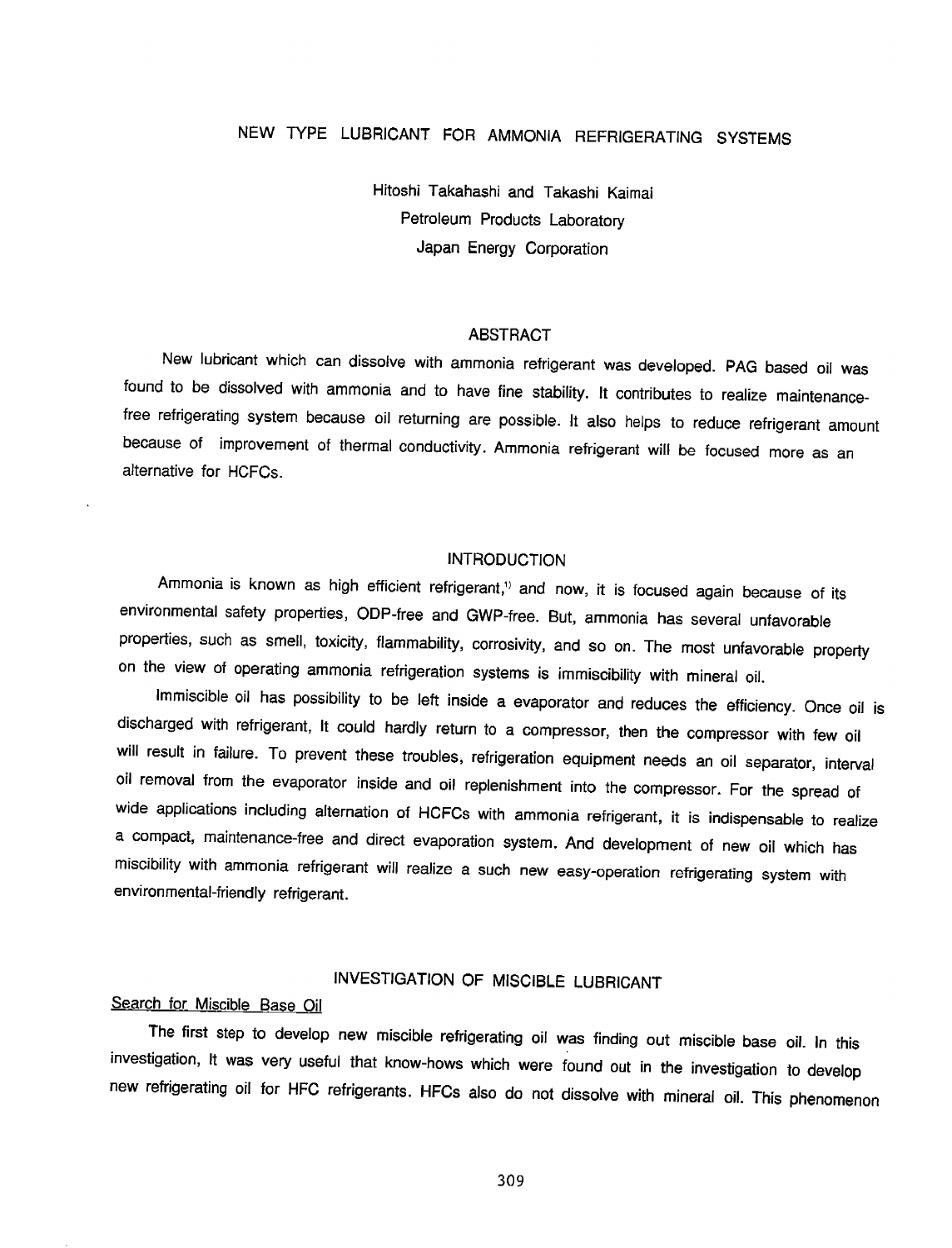is understood by polarity of compounds.<sup>2</sup> Base oil must have polarity to dissolve with such high polar compounds, HFCs. So that oxygen containing compounds, such as esters or PAGs were selected as base oils for HFC refrigerants. Ammonia is a polar compound, thus it was predictable that there were several candidates in esters and PAGs.

Fluidity test with ammonia at low temperature, shown in Table-1, was performed with several kinds of oil. Miscibility of each oil was measured by phase separation temperature of oil / ammonia mixture (Oil / R717 =  $5/1$  by weight). Fluidity was measured following method. Sealed glass tube within oil/ ammonia mixture was cooled down to -30 $^{\circ}$ C or -50 $^{\circ}$ C. Then glass tube was reversed and the time taken for 50mm movement of mixture or oil was measured. Mineral oil and alkylbenzens were immiscible with ammonia, and they solidified at low temperature below -30°C with no fluidization. On the other hand, all PAGs selected were miscible even at -50°C with good fluidity. in the case of esters, though they could not dissolve with ammonia at room temperature, they had fluidity. So, new refrigerating oil should be selected from these oxygen containing organic compounds.

#### **Stability with Ammonia**

The second step was checking stability with ammonia, because ammonia with moisture has remarkable reactivity. Autoclave test, shown in Table-2, was performed for selected synthetic oils which had good fluidity with ammonia. Both esters indicated much sediment after test, and PAG which has - OH in its end also indicated sediment. The amounts of sediment were related with TAN of oils, thus it was clear that sediment made from reaction of acid and ammonia. With moisture, ester decomposes to alcohol and acid by hydrolysis reaction, then acid reacts with ammonia and acid-amide is produced which is observed as sediment. Alcohol which has -OH becomes acid easily by mild oxidation, so that alcohol type compounds also result in sediment. Through this autoclave test, It was found that capped-PAG which was alkylated both ends was the best compound as base oil for ammonia refrigerant. It has good miscibility and stability with ammonia.

#### Lubricity Improvement

The next step was investigation of lubricity. The priority of new oil is miscibility with ammonia, but, concerning about lubricity, miscibility works as a negative factor. When ammonia dissolves with oil, viscosity of mixture becomes lower than that of oil itself. Ammonia dissolution to oil can be regarded as oil dilution by ammonia, thus new refrigerating oil must have excellent lubricity even in diluted condition.

Additive is one choice to improve the lubricity. Esters or alcohols as oiliness reagents and

310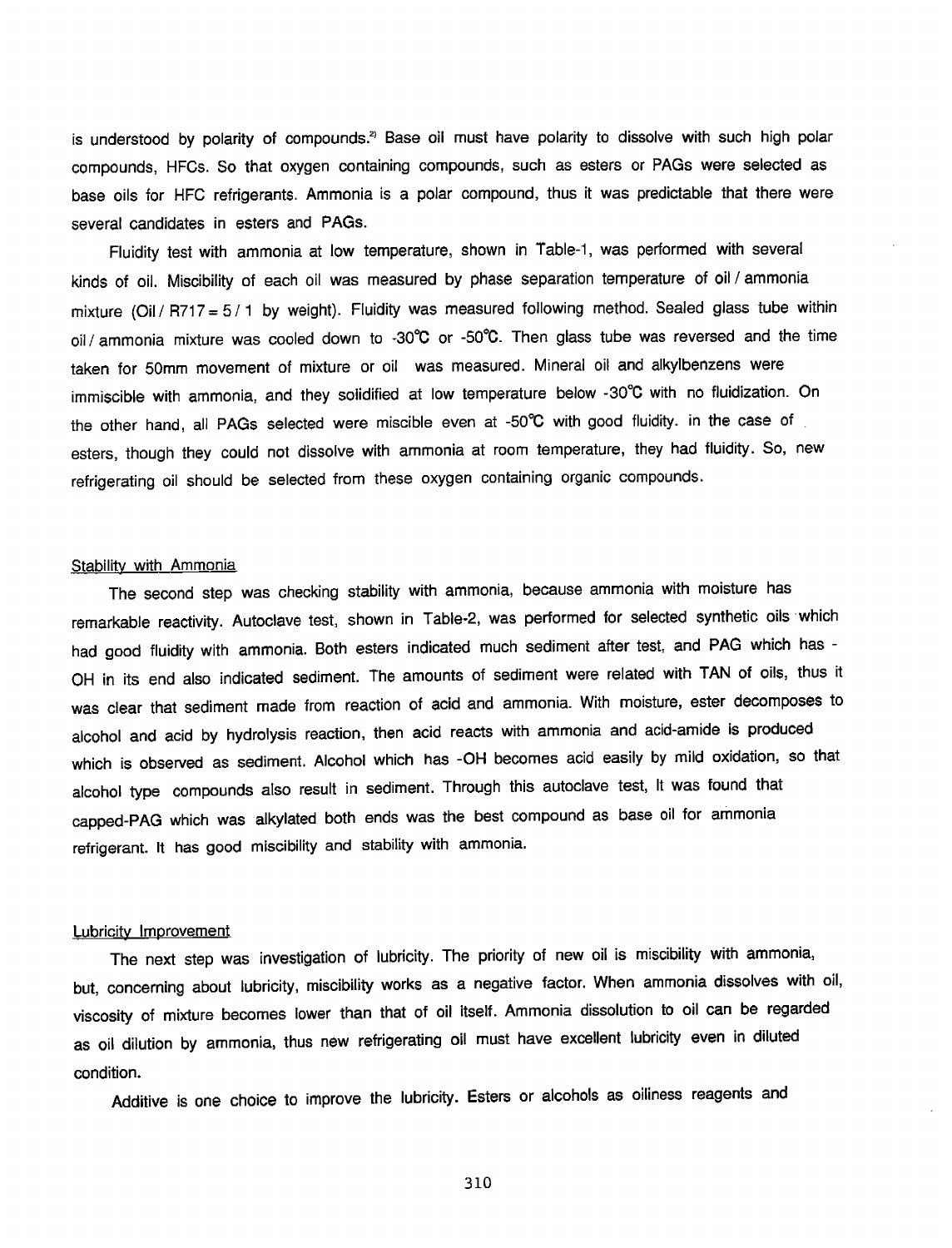phosphates as extreme pressure agents are famous anti·wear agents. Although, they have possibility to result in sediment, because of generated acid by hydrolysis or mild oxidation of additives It will be . hard work to improve lubricity with additives, and it seemed only way that finding out the best structure of base oil to have enough lubricity without additives. Of cause, structure affects not only lubricity but also other important properties, such as stability, miscibility, and fluidity. As a result of investigation, it was found that block copolymer type PAG had desired property; miscibility, good stability and superior lubricity. Finally, block copolymer PAG with both alkylated ends was selected as base oil for ammonia refrigerating system. This base oil has good miscibility with ammonia, fine stability in ammonia atmosphere and superior lubricity without additives.

Specific property of new oil is shown in Table·3, and stability examined by sealed tube test is shown in Table·4. Superior stability of ammonia miscible oil compared to that of mineral oil was found. Both PAG and mineral oil indicate no sediment, however, while color of PAG was permissible level, that of mineral oil became worst level.

## PRACTICALITY OF MISCIBLE LUBRICANT

In laboratory tests, new PAG oil for ammonia refrigerant indicated its superior properties. Then practical performance tests have been done in collaboration with an ammonia refrigerating machine maker. Fluidizing test was also done in actual refrigerating equipment. In a special refrigerating machine with sight glasses, fluidity of oil was observed. While mineral oil could not flow because of solidification, new PAG oil was observed to flow with ammonia refrigerant. Self ·oil·returning was confirmed exactly. $31.4$ 

Up to now, practical performance of new PAG oil have been confirmed successfully with actual refrigerating machines. Table·S shows two examples which were sampled after 2,000 hours running. each sample did not indicated any evidences of oil inferior. Each oil still would be enough performance and in good condition.

### NEW AMMONIA REFRIGERATING SYSTEM

Development of ammonia miscible oil could make ammonia direct evaporation system practical. In this system, miscible oil and hermetic compressor with canned motor were applied, and it was achieved that ammonia leak prevention and refrigerant amount reduction. Especially, amount of ammonia refrigerant could be reduced remarkably to about a tenth of amount for equivalent flooded type evaporator equipment. Furthermore, there is another merit which contribute to thermal conductivity. It was confirmed that thermal conductivity improved 60% in the case of using new PAG oil compare to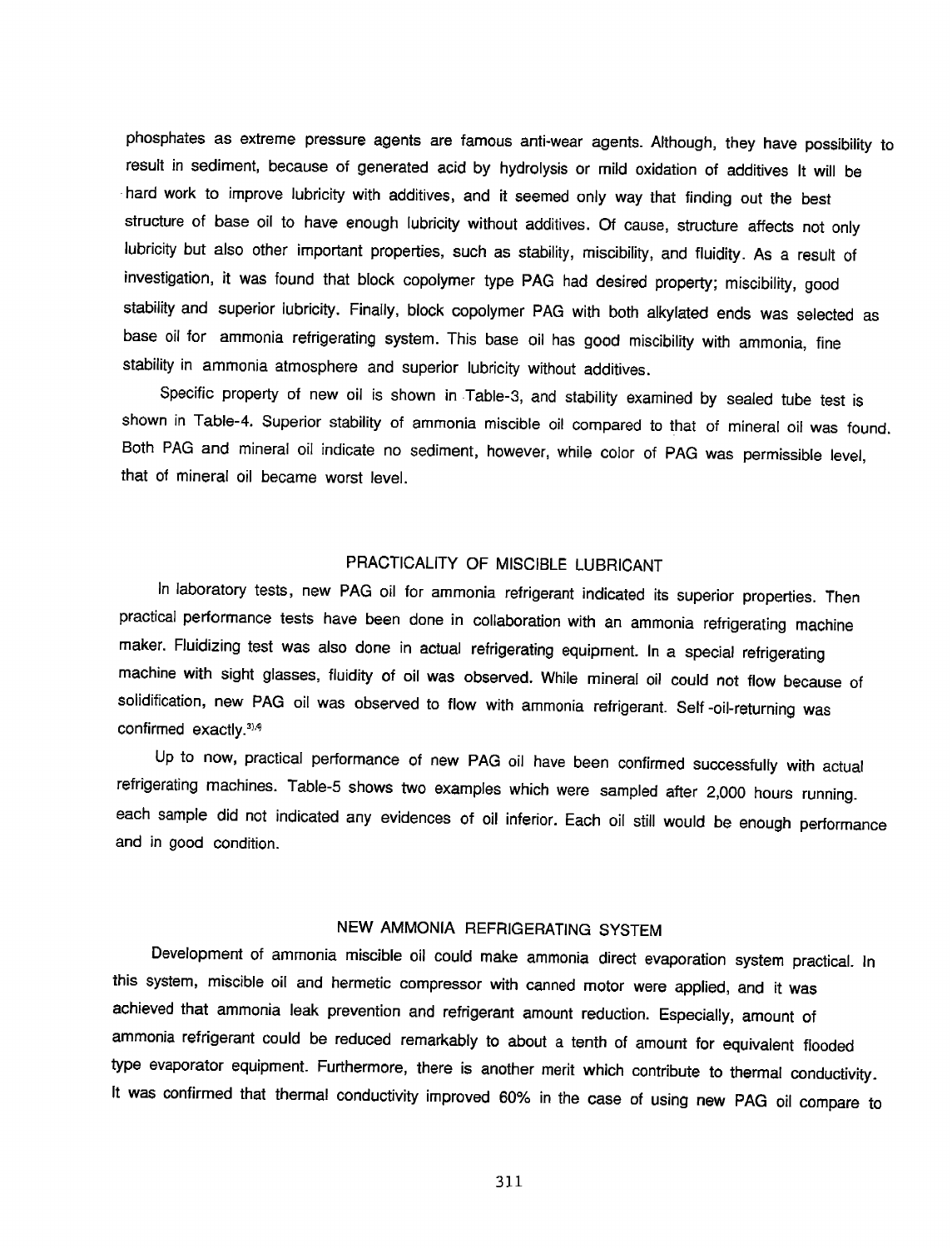mineral oil system. $3.4$  Refrigerant amount reduction and thermal conductivity improvement will make ammonia refrigerating equipment down-sized and risk-free.

#### **SUMMARY**

New ammonia miscible refrigerating oil was developed. Its practicality have been confirmed by laboratory tests and actual equipments. This oil contributes to make ammonia refrigerating equipment maintenance-free, compact and high-efficient one. And it also contributes to develop new market for ammonia refrigerating system.

#### **Reference**

- 1) S. Senrui and T. Takaichi, Refrigeration, Vol. 70, pp507-517, Japanese Association of Refrigeration (1995)
- 2) T. Kaimai, Petrotech, Vol. 18, pp1053-1059, The Japan Petroleum Institute (1995)
- 3) K. Kawamura, Proceedings of 1992 JAR Annual Conference, pp193·203, Japanese Association of Refrigeration ( 1992)
- 4) H. Namiki, Proceedings of the International Symposium on R22 & R502 Alternative Refrigerant '94, pp57-62, The Japan Refrigeration and Air Conditioning Industry Association (1994)
- 5) H. Takahashi, Refrigeration, Vol. 70, pp518-523, Japanese Association of Refrigeration (1995)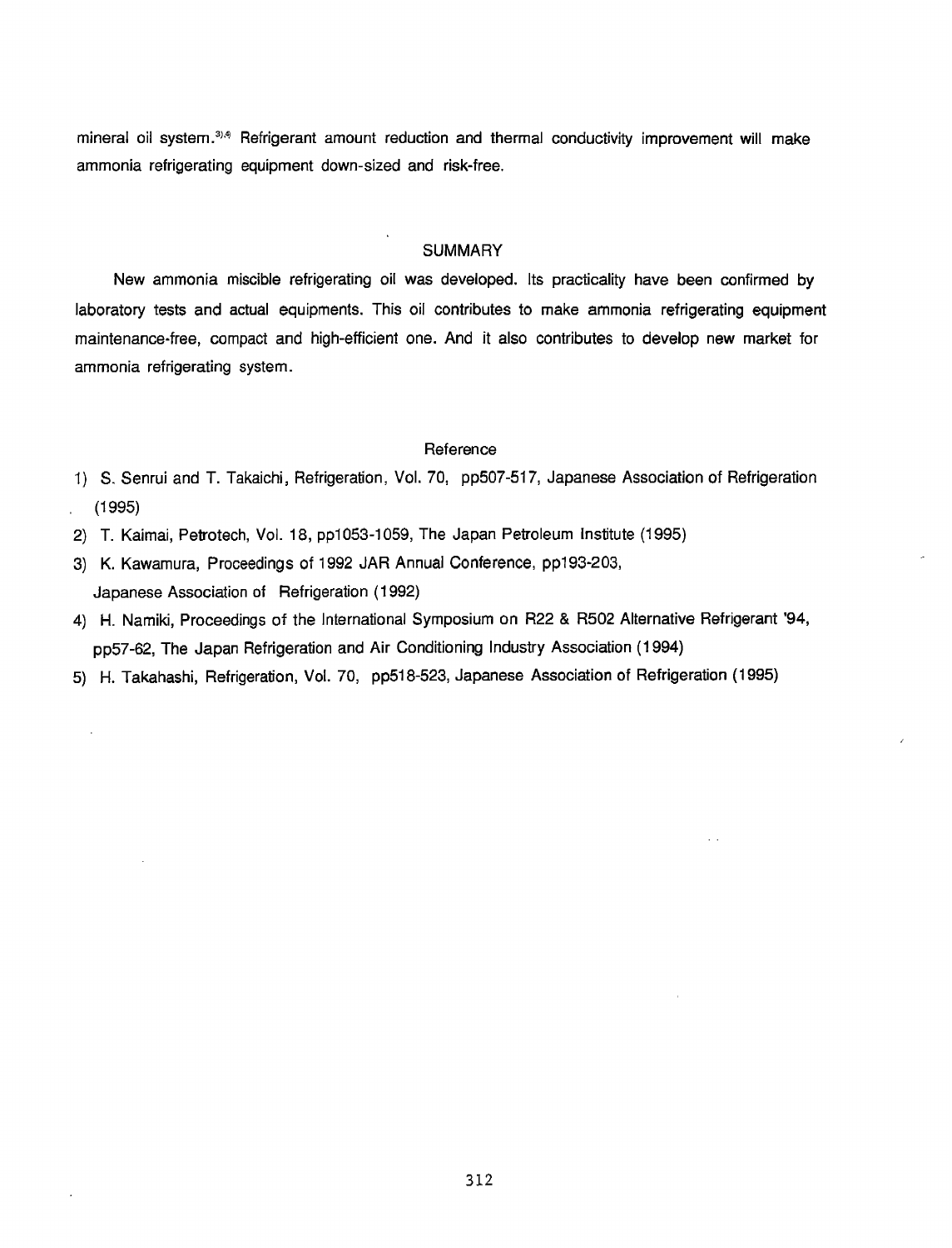|  |  | Table 1 Fluidity Test <sup>5)</sup> |  |  |
|--|--|-------------------------------------|--|--|
|--|--|-------------------------------------|--|--|

| Item                   |               | Miscibility                 | Fluidity (sec)    |                  |
|------------------------|---------------|-----------------------------|-------------------|------------------|
| Oil                    |               | Phase Seperation Temp. (°C) | $@ - 30^{\circ}C$ | $@{-}50^\circ$ C |
| Naphthenic Mineral Oil |               | Separated at R.T.           | 103               | >300             |
| Alkylbenzene           | Hard Type     | Separated at R.T.           | 201               | > 300            |
|                        | Soft Type     | Separated at R.T.           | 7                 | >300             |
| PAG                    | Mono-ol Type  | $-50$                       | $\leq$ 1          | 4.5              |
|                        | Dialkyl Type  | $\le -50$                   | $\leq$ 1          | 1.5              |
| POE                    | Hindered Type | Separated at R.T.           | $\leq$ 1          | 3                |
|                        | Complex Type  | Separated at R.T.           | $<$ 1             | 3                |

Oil / R717 =  $5/1$  (by Weight)

Fluidity was measured by the time taken SOmm movement of liquid

### Table 2 Stability Test (1)<sup>5)</sup>

|                   | Oil     | <b>PAG</b>   |              | <b>POE</b>     |              |  |
|-------------------|---------|--------------|--------------|----------------|--------------|--|
| Item              |         | Dialkyl Type | Mono-ol Type | Hindered Type  | Complex Type |  |
| Color             | (ASTM)  | L3.0         | L3.0         | L1.5           | L1.5         |  |
| Total Acid Number | mgKOH/g | 0.03         | 0.05         | 0.17           | 0.61         |  |
| Sediment          |         | No Detected  | Few Amount   | Medium Amount! | Much Amount  |  |

Autoclave Test

 $\mathbb{Z}^2$ 

 $\sim$ 

Oil : 50g, R717 : 0.059MPaG { 0.6kgf/cm²G }, N $_{2}$  : 0.56MPaG { 5.7kgf/cm²G }

Cat. : Fe Wire (3m), 1S0°C x 30days